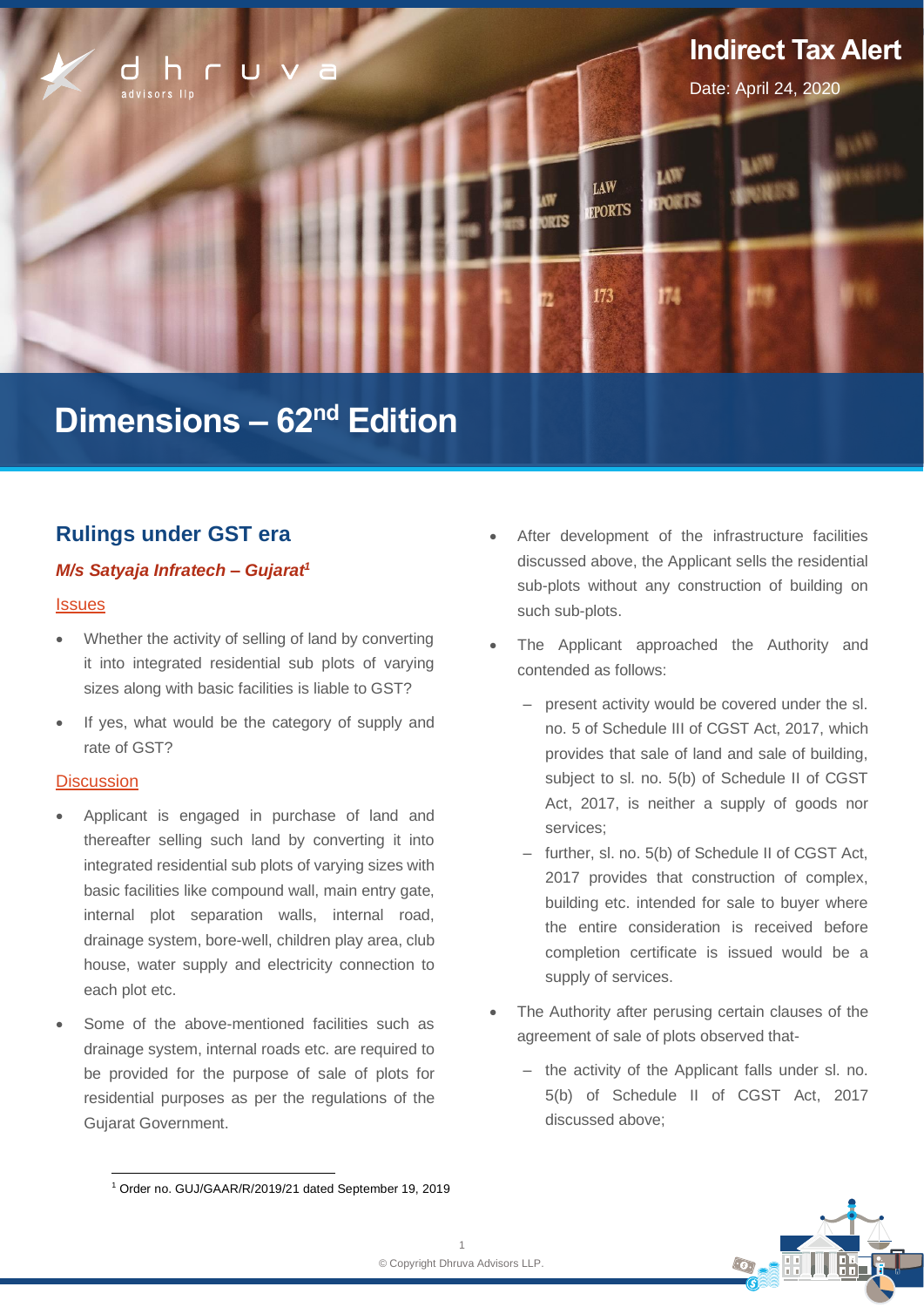- the activity of the Applicant should attract GST at the rate of 18% as per sl. no. 3 of notification no. 11/2017-Central tax (Rate) dated June 28, 2017 which provides rate for construction of complex, building etc. including residential apartment in an ongoing project.

### Ruling

- The activity of purchase and sale of land by converting it into integrated residential sub-plots of varying sizes with basic facilities is liable to GST.
- The said activity would attract 18% GST.

# **Dhruva Comments:**

The Authority has passed the ruling without discussing any provisions under GST law pertaining to the sale of land / construction activity.

There has been no deliberation as to whether the sale of land along with certain developmental activities can essentially be regarded as a sale of land or not.

# *M/s Moksh Agarbatti Co. – Gujarat<sup>2</sup>*

# **Issues**

- Whether input tax credit (ITC) can be availed on the following:
	- i. inputs used in manufacture of Dhoop or procured from third party vendor, which is given free of cost along with supply of final product i.e. Agarbatti?
	- ii. target based non-monetary discounts (pressure cooker) given to distributors as a part of sales promotion campaign?
	- iii. one free unit of Agarbatti given to customers to encourage purchase of full carton?
	- iv. premium paid on insurance / maintenance of motor vehicles used for transport of director and employees?
- Whether supply of pressure cooker would amount to supply of goods to the distributor?

# **Discussion**

- The Applicant is engaged in the manufacture of Agarbatti.
- In order to increase sales and given that the product market is price sensitive, the Applicant offers freebies and gifts to distributors / end customers.
- The Applicant approached the Authority to contend that the restrictions to avail the ITC in terms of section  $17(5)(h)^3$  and  $17(5)(a)^4$  of the CGST Act, 2017, would not be applicable since -
	- instead of reducing the price of Agarbatti and to ensure that value discounts are passed on to the end customers, Dhoop is offered free of cost. Further, there is a direct link between the Agarbatti purchased and Dhoop offered free of cost. Therefore, ITC on Dhoop should be available, irrespective of whether these are manufactured or procured from a third party;
	- ‒ target based non-monetary discounts are not fresh supplies but are obligations arising out of a predetermined commitment (i.e. promotional schemes floated in advance). Hence, these are not gifts, but contractual obligations and accordingly credit should be allowed on the same. Further, such products given to dealers does not amount to 'supply' as such offerings does not involve any fresh consideration;
	- non-monetary discounts have a lasting impact as compared to monetary discounts;
	- ‒ one unit of Agarbatti is supplied free to encourage purchase of full carton boxes. Further, it helps in saving cost of packing material and other admin overhead costs are avoided;
	- section 17(5)(a) does not restrict credit on car insurance / servicing charges. Further, the premium paid on motor vehicle is not expressly disallowed and there is an obligation under the law which does not permit usage of motor vehicle unless insurance is obtained.

CG.

<sup>2</sup> Order no. GUJ/GAAR/R/14/2019 dated August 23, 2019

<sup>&</sup>lt;sup>3</sup> Section 17(5)(h) disallows the ITC on goods lost, stolen, destroyed, written off or disposed of by way of gift or free samples  $4$  Section 17(5)(a) disallows the ITC on motor vehicles for transportation of persons having approved seating capacity of not more than thirteen

persons except in certain circumstances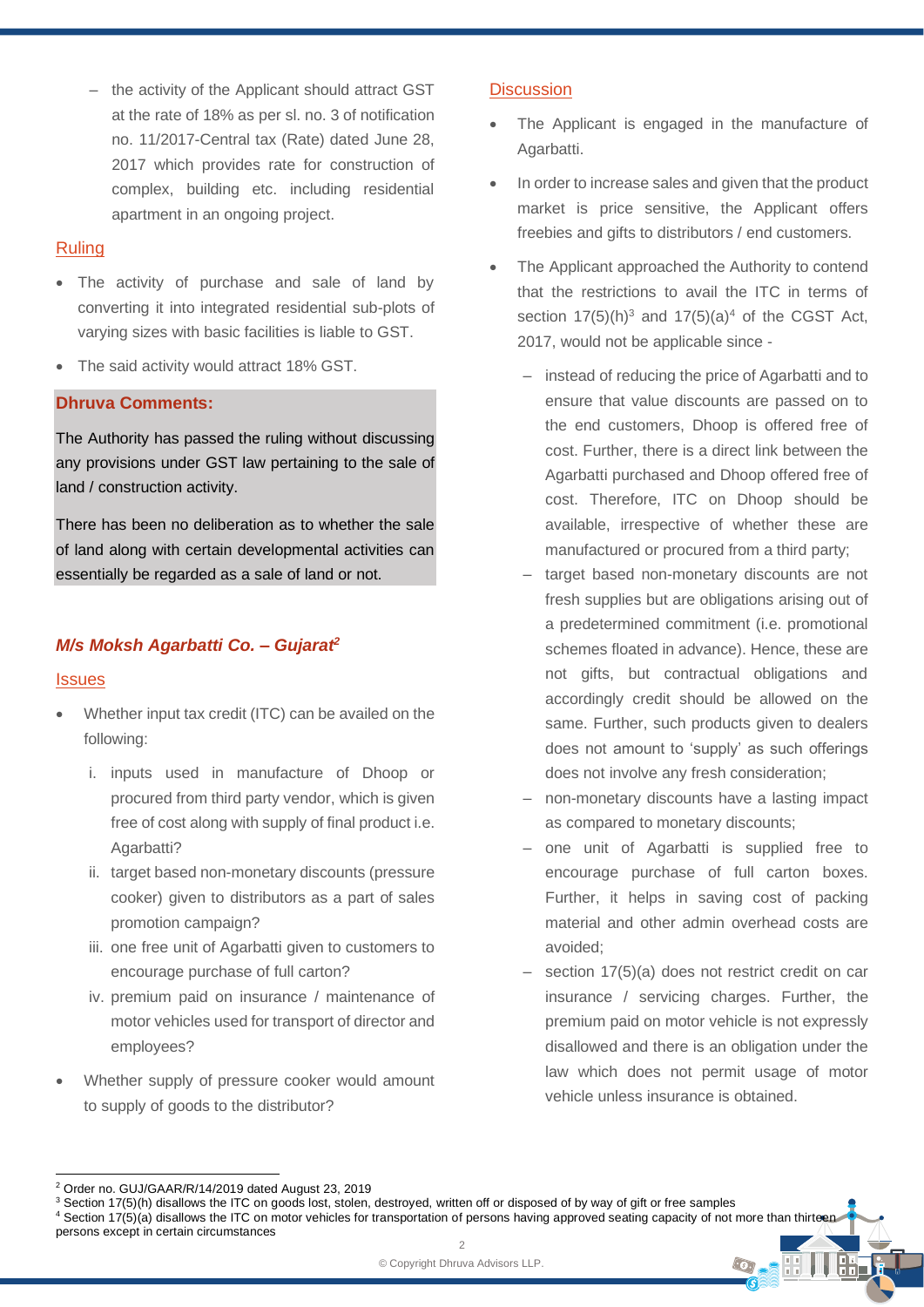The Authority after analysing the provisions of section 17(5)(a) and 17(5)(h) of the CGST Act, 2017 rejected the contentions of the Applicant.

## Ruling

- The ITC in relation to issue no. (i), (ii) and (iii) *(supra)* shall not be available to the Applicant in terms of section 17(5)(h) of the CGST Act, 2017.
- The ITC in relation to question no. (iv) *(supra)* shall not be available in terms of section 17(5)(a) of the CGST Act, 2017.
- The Authority did not comment on the question as to whether supplying pressure cooker qualified as supply of goods to the distributor.

# **Dhruva Comments:**

The ruling does not refer to the CBIC circular<sup>5</sup> which has clarified the eligibility on ITC in case of sales promotional schemes. The issue of ITC in case of promotional schemes has been a subject matter of debate and it is critical to examine each such arrangement / schemes formulated by businesses to examine the GST implications.

# **Circulars under Customs law**

# *Electronic sealing – Deposit in and removal from Customs bonded warehouse<sup>6</sup>*

- Customs Circular No. 10/2020 dated February 7, 2020 provided for specifications, data points and procedure to be used for deposit and removal of goods from Customs bonded warehouse after electronic sealing. This move to electronic sealing was to make sure integrity of cargo during transit.
- Representations were received from electronic-seal vendors for deferment of implementation of Customs Circular No. 10/2020 dated February 7, 2020.
- In view of such representations, the date of implementation of Circular No. 10/2020 dated February 7, 2020 is deferred to July 1, 2020.

# *Extension of measures to facilitate trade during lockdown period<sup>7</sup>*

- Central Board of Indirect Taxes and Customs (Board) *vide* Customs Circular No. 17/2020 dated April 3, 2020 had approved relaxation of submission of bonds prescribed under section 18, section 59, section 143, and under notifications issued in terms of section 25 of the Customs Act, 1962, citing the reason that during lockdown the importers / exporters / customs brokers etc. are not able to get stamp papers, as well as get the bond notarized due to non-availability of vendors and notary.
- Considering the initial phase of lockdown was announced till April 14, 2020 and in view of the difficulties faced by the trade, relaxation was provided till April 30, 2020. Further, it was directed that during the abovementioned period, Customs field formations may accept request for submission of an undertaking from the importer / exporter in lieu of a bond prescribed under the above-mentioned provisions. This relaxation was applicable to the following categories:
	- ‒ Government / Public Sector Undertakings (Central / State / UT Governments or Administrations and their undertakings);
	- ‒ Manufacturer / Actual User importer;
	- ‒ Authorised Economic Operators;
	- ‒ Status holder;
	- ‒ All importers availing warehouse facility in terms of section 59 of the Customs Act, 1962.
- Pursuant to extension of the lockdown announced till May 3, 2020, relaxations with respect to submission of undertaking in lieu of notarized bonds has been extended till May 15, 2020. Similarly, the date of submission of proper bond (in lieu of which the undertaking is being temporarily accepted) was extended to May 30, 2020.
- In addition to the requirement of submission of the undertaking via registered e-mail id of the IEC holder or the customs broker, customs zones may prescribe uploading of undertaking on e-sanchit.



<sup>5</sup> Circular no. 92/11/2019-GST dated March 7, 2019

<sup>6</sup> Circular no. 20/2020-Customs dated April 21, 2020

<sup>7</sup> Circular no. 21/2020-Customs dated April 21, 2020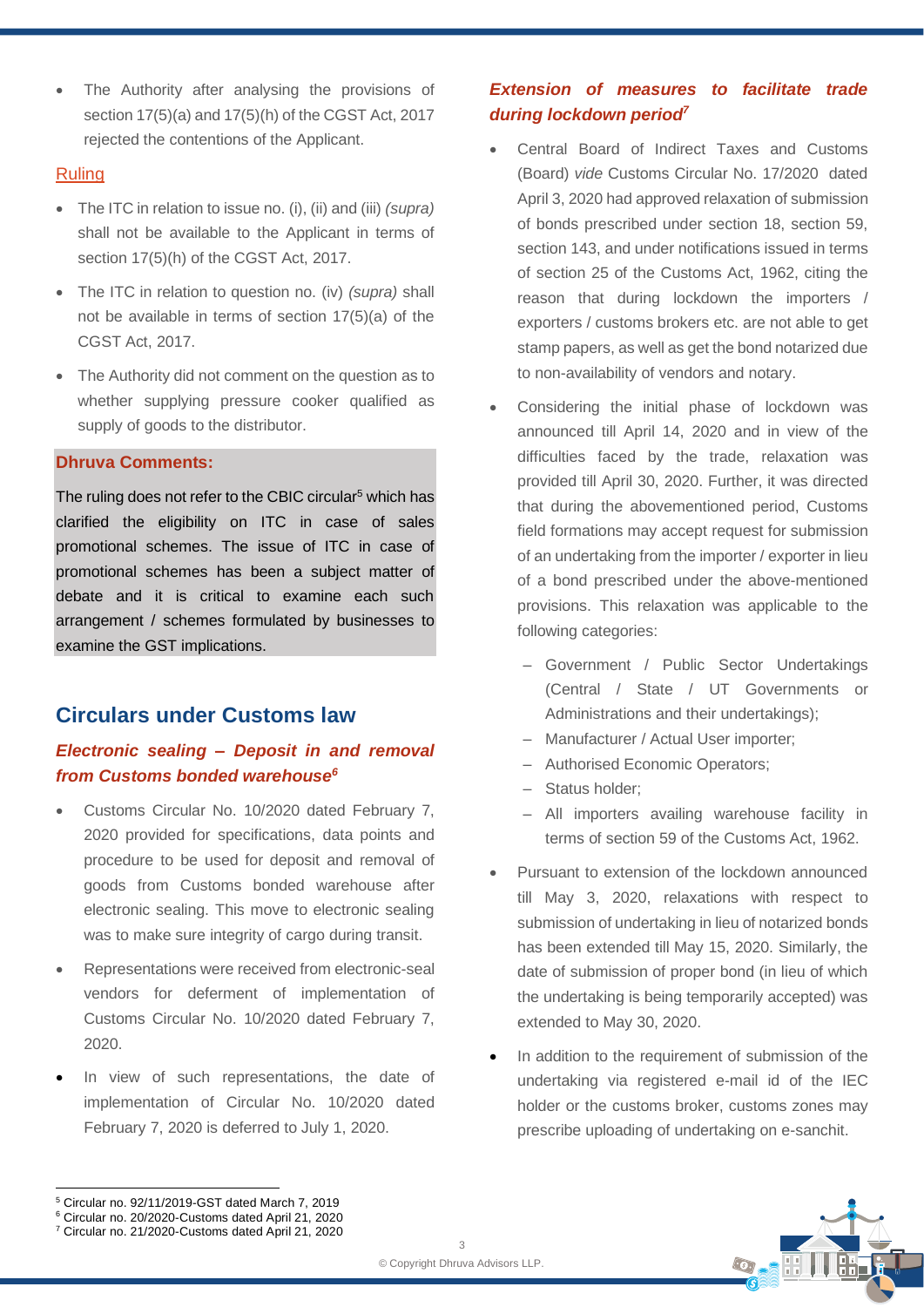#### **Dhruva Comments:**

Such extension of relaxation is a timely measure to cope up with the situation due to COVID 19 lockdown. Facility for uploading the undertaking on e-Sanchit is an appropriate measure to reduce physical interface between Customs departmental officials and clearing agents as will also reduce import clearance time by uploading digitally signed documents.

# *Extension of facility for correction of SB005 error<sup>8</sup>*

- In the early days of GST, various issues were faced by exporters in respect of GST refunds for export of goods on payment of IGST. One of the more common error hampering the payment of refund claims was mismatch of invoice number, taxable value and IGST paid in the shipping bill vis-à-vis the details mentioned in Table 6A of GSTR 1 (technically referred as 'SB005' error). The reason for such error was due to the fact that exporters often used two sets of invoices, i.e. one invoice for GST purposes and another invoice for Customs purposes which resulted in mismatch of invoice numbers, including mismatch in taxable value and IGST paid in those invoices.
- To resolve this issue an alternate mechanism was provided *vide* Customs Circular No. 5/2018 dated February 23, 2018 to give exporters an opportunity to rectify such errors, in the initial stages. This envisaged an officer interface on the Customs EDI system through which a Customs officer can verify the information furnished in the GSTN and Customs EDI system, and sanction refund in those cases where invoice details provided in GSTR 1 / Table 6A are correct though the said details provided in the shipping bill were at variance.
- Considering the nascent stages of GST implementation, this alternate mechanism was initially made available for shipping bills with date up to December 31, 2017. Keeping in view the difficulties faced by exporters regarding

continuation of SB005 error, such alternate mechanism was extended from time to time.

- Customs Circular No. 22/2020 dated April 21, 2020 extends the officer interface facility of SB005 error correction in the Customs EDI system for shipping bills with date up to December 31, 2019 citing the following reasons:
	- ‒ representations received in respect of numerous shipping bills continue having invoice mismatches between the GST returns data and the customs data presented along with the shipping bills resulting the exporters continue to face genuine hardships due to the SB005 errors;
	- ‒ entire country is facing unprecedented challenges due to the COVID 19 pandemic.

# **Dhruva Comments:**

The present extension of alternative facility is a welcome step and aimed at mitigating the hardships faced by exporters. As the mechanism envisaged an officer interface, it will be interesting to see how practical difficulties due to the lockdown and social distancing norms will be adhered to ensure that refunds are disbursed without hurdles or delay.



<sup>8</sup> Circular no. 22/2020-Customs dated April 21, 2020